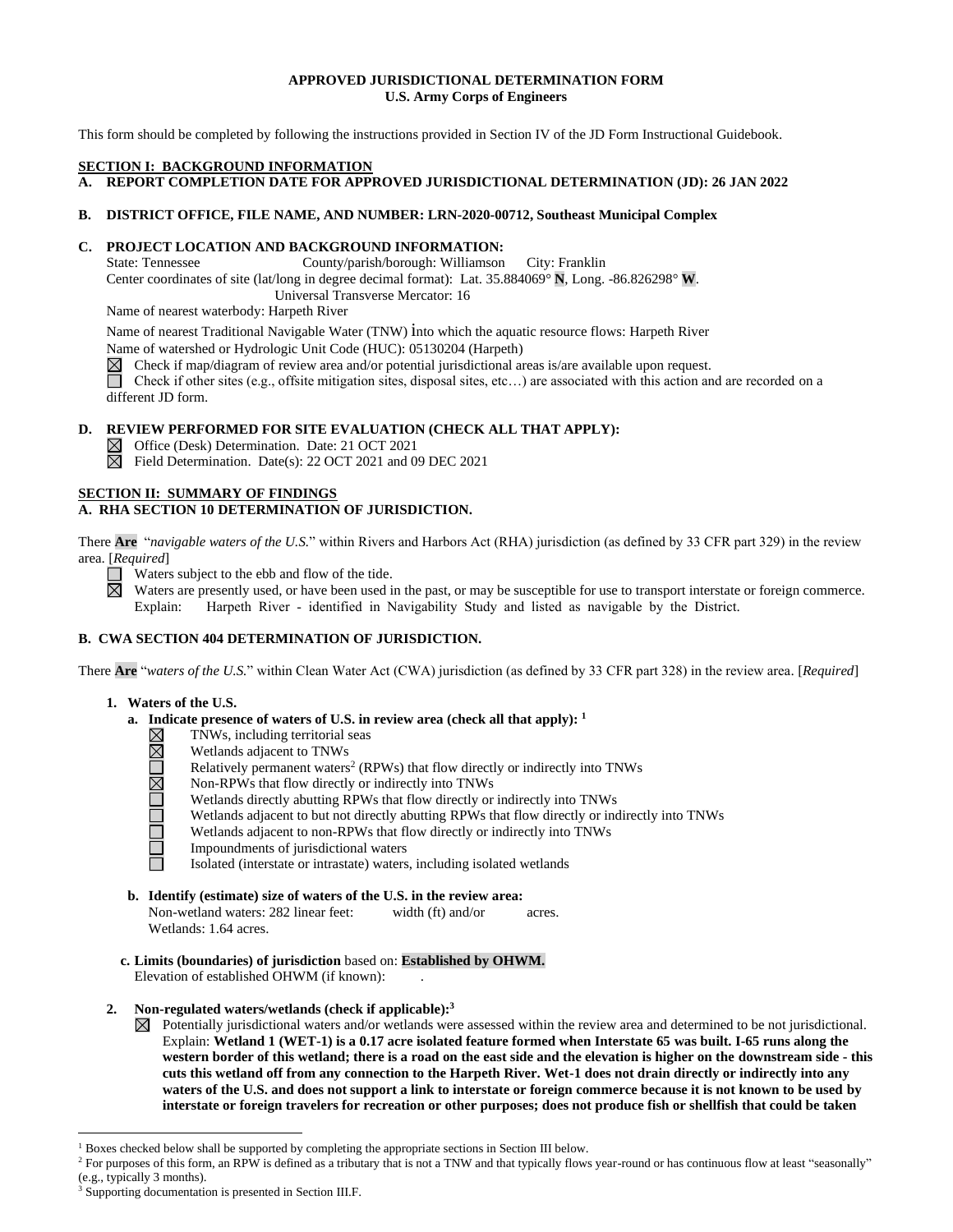**and sold in interstate or foreign commerce and is not known to be used for industrial purposes by industries in interstate commerce. The USACE has determined that Wet-1 is isolated and not jurisdictional under Section 404 of the CWA** .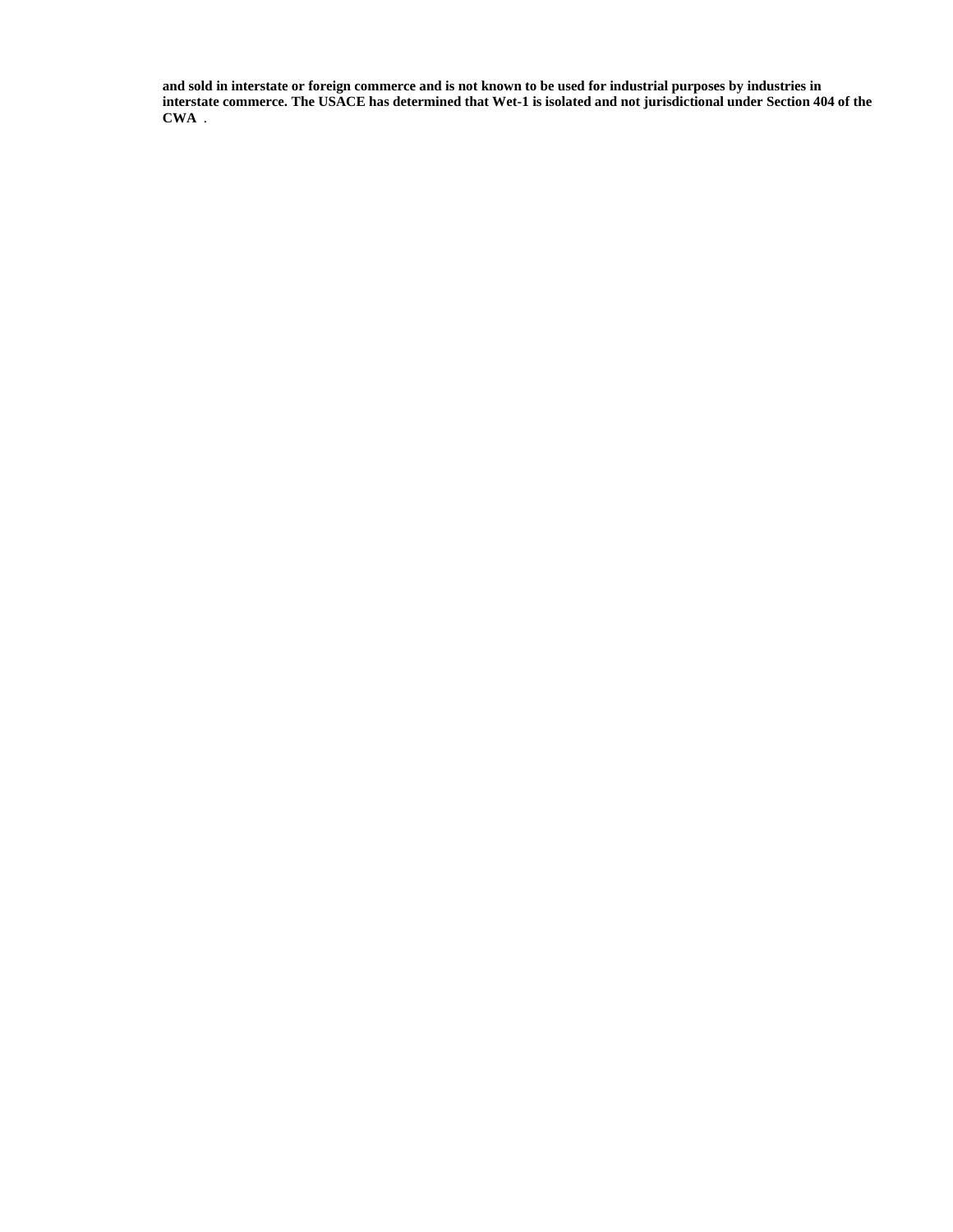### **SECTION III: CWA ANALYSIS**

### **A. TNWs AND WETLANDS ADJACENT TO TNWs**

**The agencies will assert jurisdiction over TNWs and wetlands adjacent to TNWs. If the aquatic resource is a TNW, complete Section III.A.1 and Section III.D.1. only; if the aquatic resource is a wetland adjacent to a TNW, complete Sections III.A.1 and 2 and Section III.D.1.; otherwise, see Section III.B below**.

### **1. TNW**

## Identify TNW: **Harpeth River**.

Summarize rationale supporting determination: Harpeth River identified as navigable in Navigablity Study and listed by District.

### **2. Wetland adjacent to TNW**

### Summarize rationale supporting conclusion that wetland is "adjacent":

Wetland 2 (WTL-2) has a surface hydrologic connection to the Harpeth River via an non-RPW epehmeral channel (EPH-2). Additionally, the morphology of the feature and its position on active floodplain within an inside bend of the Harpeth River are evidence of its origins as a segment of former Harpeth River channel cut off from active base flow by the migration of the Harpeth River over time; a natural fluvial process.

WTL-2 is a 1.47 acre wetland that meets the hydrology and hydric vegetation requisites of wet areas. Observations on the field visit on 09 DEC 2021 were consistent with the consulatnt's data sheets and determination of wetlands. In some areas there were weak indicators for hydric soils. However, these weak indicators are common in floodplain and agricultural land use areas. We reference Chapter 5 of the "Regional Supplement to the Corps of Engineers Wetland Delineation Manual: Eastern Mountains and Piedmont Region (Version 2.0)", in our final determination and concurrence that this area is a wetland in that WTL-2 lies in a concave depression that collects and concentrates water and exists in floodplain to the Harpeth River. The land use for this property was in agriculture for decades. Desktop analyses reveals agricultural activity in the review area. Please see LRN-2021-00712 MFR for aerial imagery indicating a wet area being avoided through the years.

## **B. CHARACTERISTICS OF TRIBUTARY (THAT IS NOT A TNW) AND ITS ADJACENT WETLANDS (IF ANY):**

**This section summarizes information regarding characteristics of the tributary and its adjacent wetlands, if any, and it helps determine whether or not the standards for jurisdiction established under Rapanos have been met.**

**The agencies will assert jurisdiction over non-navigable tributaries of TNWs where the tributaries are "relatively permanent waters" (RPWs), i.e. tributaries that typically flow year-round or have continuous flow at least seasonally (e.g., typically 3 months). A wetland that directly abuts an RPW is also jurisdictional. If the aquatic resource is not a TNW, but has year-round (perennial) flow, skip to Section III.D.2. If the aquatic resource is a wetland directly abutting a tributary with perennial flow, skip to Section III.D.4.**

**A wetland that is adjacent to but that does not directly abut an RPW requires a significant nexus evaluation. Corps districts and EPA regions will include in the record any available information that documents the existence of a significant nexus between a relatively permanent tributary that is not perennial (and its adjacent wetlands if any) and a traditional navigable water, even though a significant nexus finding is not required as a matter of law.**

**If the waterbody<sup>4</sup> is not an RPW, or a wetland directly abutting an RPW, a JD will require additional data to determine if the waterbody has a significant nexus with a TNW. If the tributary has adjacent wetlands, the significant nexus evaluation must consider the tributary in combination with all of its adjacent wetlands. This significant nexus evaluation that combines, for analytical purposes, the tributary and all of its adjacent wetlands is used whether the review area identified in the JD request is the tributary, or its adjacent wetlands, or both. If the JD covers a tributary with adjacent wetlands, complete Section III.B.1 for the tributary, Section III.B.2 for any onsite wetlands, and Section III.B.3 for all wetlands adjacent to that tributary, both onsite and offsite. The determination whether a significant nexus exists is determined in Section III.C below.**

- **1. Characteristics of non-TNWs that flow directly or indirectly into TNW**
	- **(i) General Area Conditions:** Watershed size: 168.28**square miles** Drainage area: <5 **acres** Average annual rainfall: 54 inches Average annual snowfall: 3.1 inches
	- **(ii) Physical Characteristics:** (a) Relationship with TNW:

<sup>4</sup> Note that the Instructional Guidebook contains additional information regarding swales, ditches, washes, and erosional features generally and in the arid **West**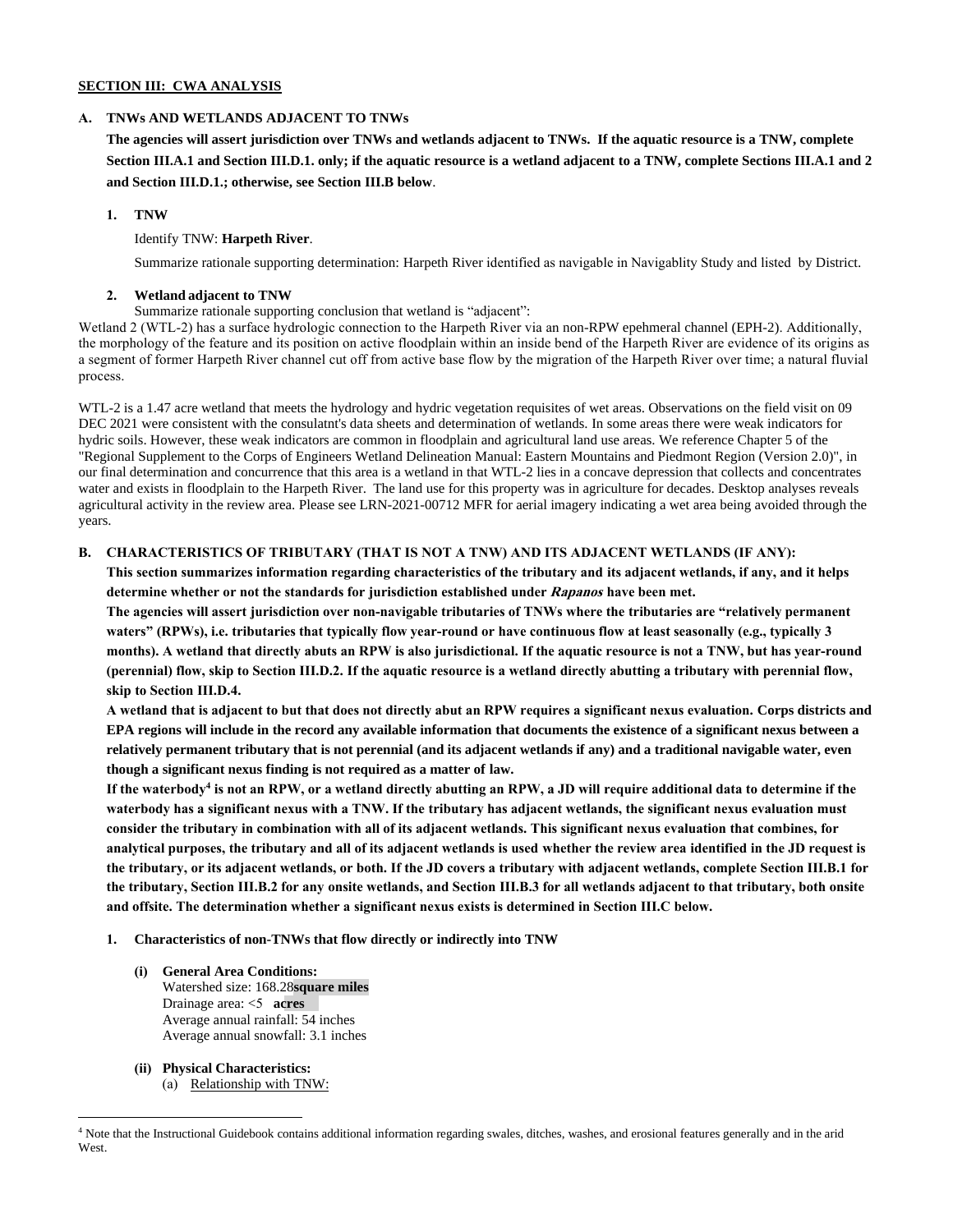$\boxtimes$  Tributary flows directly into TNW. Tributary flows through **Pick List** tributaries before entering TNW.

Project waters are **Pick List** river miles from TNW. Project waters are **Pick List** river miles from RPW. Project waters are **Pick List** aerial (straight) miles from TNW. Project waters are **Pick List** aerial (straight) miles from RPW. Project waters cross or serve as state boundaries. Explain:

Identify flow route to TNW<sup>5</sup>: . Tributary stream order, if known: .

(b) General Tributary Characteristics (check all that apply): **Tributary** is:  $\boxtimes$  Natural  $\Box$  Artificial (man-made). Explain:

 $\overline{\boxtimes}$  Manipulated (man-altered). Explain: The surrounding land use has been in agriculture for decades and likely the drainage area has been manipulated.

> **Tributary** properties with respect to top of bank (estimate): Average width: 2 feet Average depth: 1 feet Average side slopes: **3:1 .**

Primary tributary substrate composition (check all that apply):

| $\boxtimes$ Silts      | $\Box$ Sands  | $\Box$ Concrete                                                    |
|------------------------|---------------|--------------------------------------------------------------------|
| $\boxtimes$ Cobbles    | $\Box$ Gravel | $\Box$ Muck                                                        |
| $\Box$ Bedrock         |               | $\boxtimes$ Vegetation. Type/% cover: 15% terrestrial plants (ivy) |
| $\Box$ Other. Explain: |               |                                                                    |

Tributary condition/stability [e.g., highly eroding, sloughing banks]. Explain: Somewhat eroded as EPH-2 normally carries stormwater and overflow from Wetland 2 directly to the Harpeth River. EPH-2 drains the field directly to the Harpeth River.

Presence of run/riffle/pool complexes. Explain: No. Tributary geometry: **Relatively straight**

Tributary gradient (approximate average slope): 5-10 %

 $(c)$  Flow:

Tributary provides for: **Ephemeral flow**

Estimate average number of flow events in review area/year: **20 (or greater)**

Describe flow regime: Ephemeral.

Other information on duration and volume: EPH-1 drains the adjoinuing fields directly into the Harpeth River. EPH-1 exhibited bed and bank, drift deposits, and OHWM. EPH-2 drains stormwater and overflow from Wetland 2 (WTL-2) and the adjoinuing fields directly into the Harpeth River. EPH-2 exhibited bed and bank, drift deposits, and OHWM.

Surface flow is: **Discrete and confined.** Characteristics: EPH-1: Water is confined in the channel during normal flow events; however, as this exists in a floodplain water often floods and flows over surrounding area outside of channel. EPH-2: Water is confined in the channel during normal flow events; however, as this exists in a floodplain water often floods and flows over surrounding area outside of channel.

> Subsurface flow: **No**. Explain findings: No indication of groundwater connection found onsite.  $\Box$  Dye (or other) test performed:

| Tributary has (check all that apply):                            |                                            |
|------------------------------------------------------------------|--------------------------------------------|
| $\boxtimes$ Bed and banks                                        |                                            |
| $\boxtimes$ OHWM <sup>6</sup> (check all indicators that apply): |                                            |
| clear, natural line impressed on the bank                        | the presence of litter and debris          |
| changes in the character of soil                                 | destruction of terrestrial vegetation      |
| shelving                                                         | the presence of wrack line                 |
| vegetation matted down, bent, or absent                          | sediment sorting                           |
| leaf litter disturbed or washed away                             | scour                                      |
| sediment deposition                                              | multiple observed or predicted flow events |
| water staining                                                   | abrupt change in plant community           |
| other (list):                                                    |                                            |
|                                                                  |                                            |

<sup>5</sup> Flow route can be described by identifying, e.g., tributary a, which flows through the review area, to flow into tributary b, which then flows into TNW. <sup>6</sup>A natural or man-made discontinuity in the OHWM does not necessarily sever jurisdiction (e.g., where the stream temporarily flows underground, or where the OHWM has been removed by development or agricultural practices). Where there is a break in the OHWM that is unrelated to the waterbody's flow regime (e.g., flow over a rock outcrop or through a culvert), the agencies will look for indicators of flow above and below the break.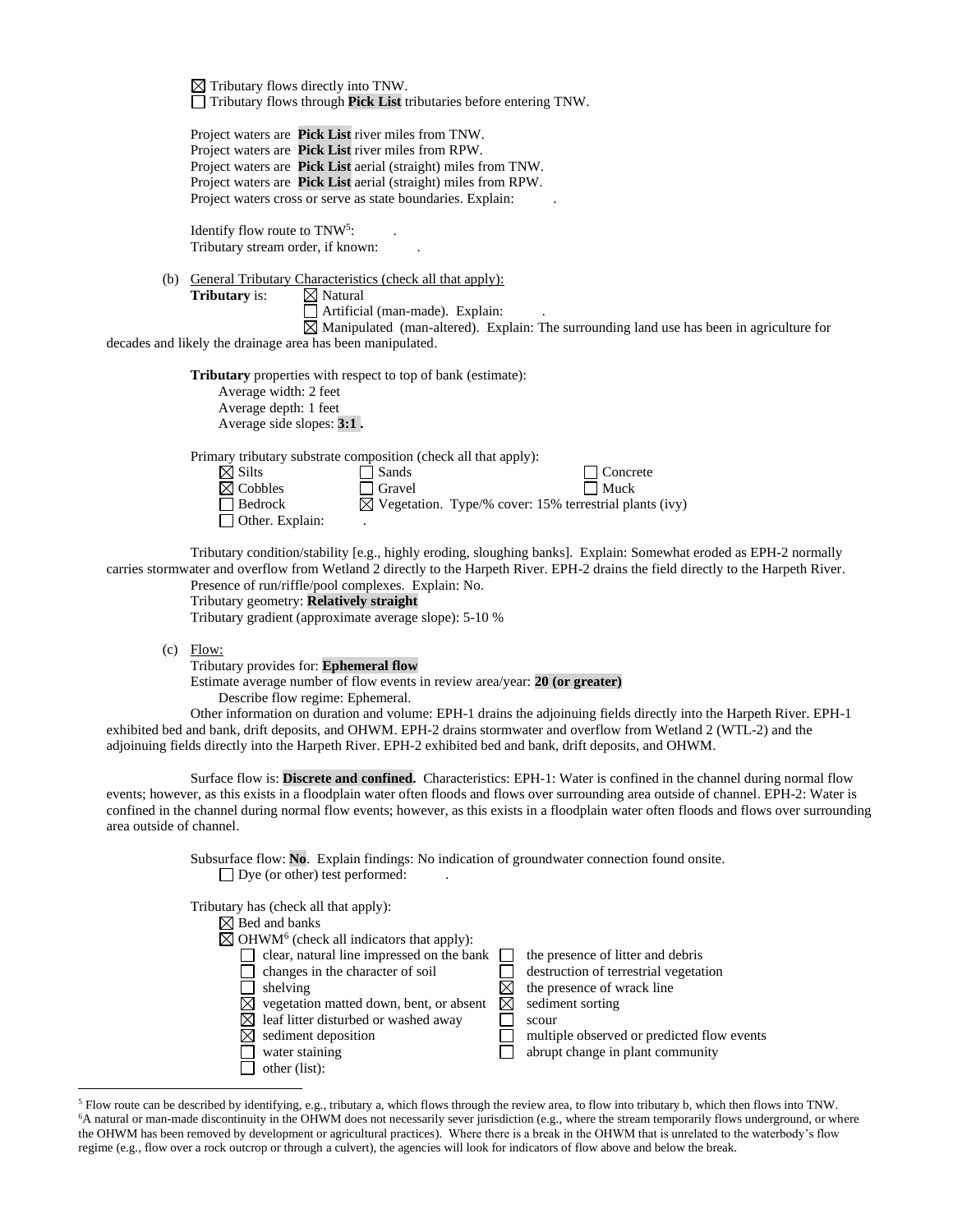Discontinuous OHWM.<sup>7</sup> Explain: .

If factors other than the OHWM were used to determine lateral extent of CWA jurisdiction (check all that apply):<br>  $\Box$  High Tide Line indicated by:<br>  $\Box$  Mean High Water Mark indicated by:

- 
- oil or scum line along shore objects  $\Box$  survey to available datum; fine shell or debris deposits (foreshore)  $\Box$  physical markings;
- 
- tidal gauges
- other (list):
- Mean High Water Mark indicated by:<br>
 survey to available datum;<br>
re) physical markings;
	- $\Box$  vegetation lines/changes in vegetation types.

**(iii) Chemical Characteristics:**

Characterize tributary (e.g., water color is clear, discolored, oily film; water quality; general watershed characteristics, etc.). Explain: Dry at time of observation.

Identify specific pollutants, if known: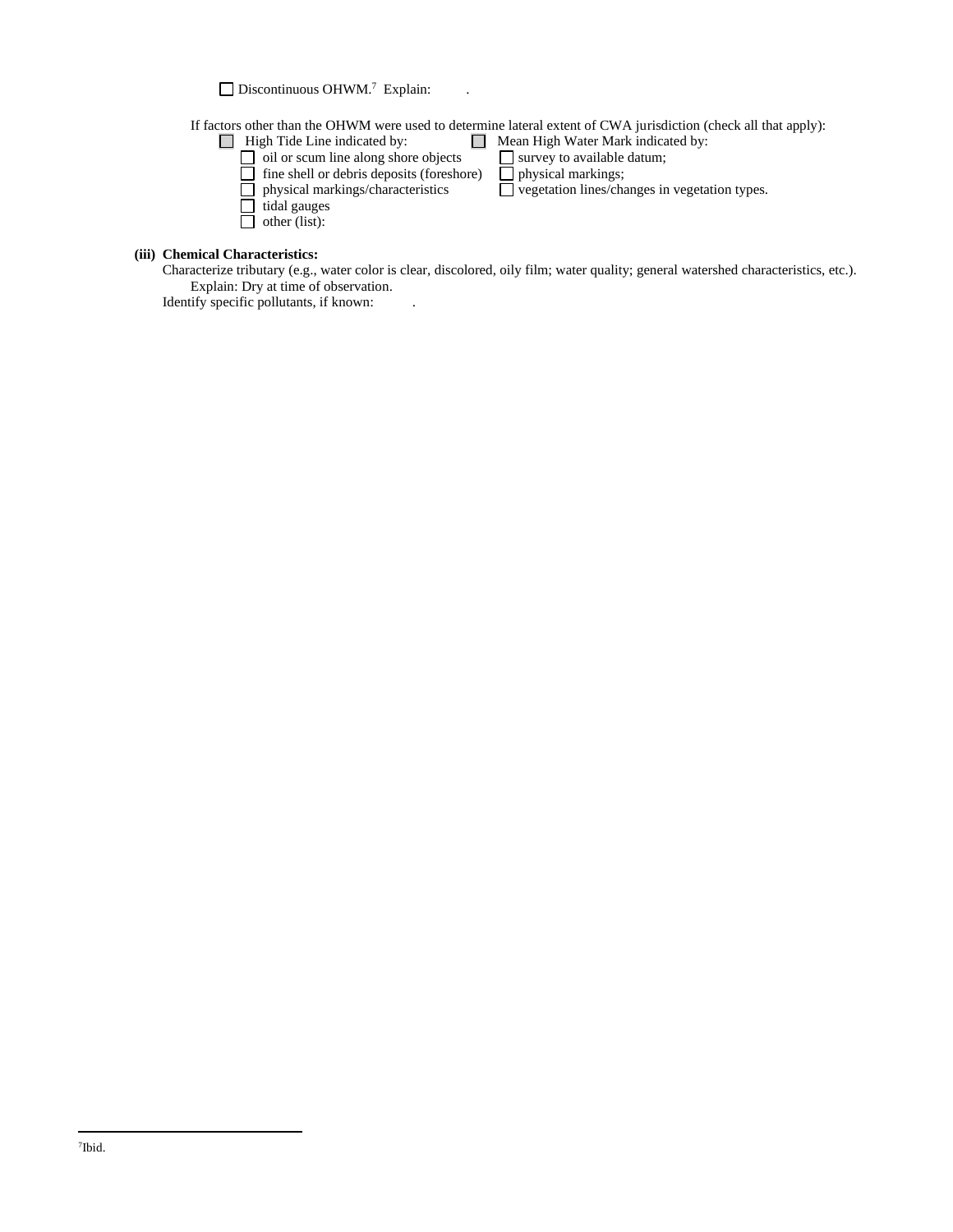### **(iv) Biological Characteristics. Channel supports (check all that apply):**

- $\boxtimes$  Riparian corridor. Characteristics (type, average width): Forested 15 ft +/-.
- Wetland fringe. Characteristics:
- $\Box$  Habitat for:
	- Federally Listed species. Explain findings:
	- Fish/spawn areas. Explain findings:
	- $\Box$  Other environmentally-sensitive species. Explain findings:
	- $\Box$  Aquatic/wildlife diversity. Explain findings:

### **2. Characteristics of wetlands adjacent to non-TNW that flow directly or indirectly into TNW**

#### **(i) Physical Characteristics:**

- (a) General Wetland Characteristics: Properties: Wetland size: acres Wetland type. Explain: Wetland quality. Explain: Project wetlands cross or serve as state boundaries. Explain: .
- (b) General Flow Relationship with Non-TNW: Flow is: Pick List. Explain:

Surface flow is**: Pick List**  Characteristics: .

Subsurface flow: **Pick List**. Explain findings: .  $\Box$  Dye (or other) test performed:

#### (c) Wetland Adjacency Determination with Non-TNW:

- $\Box$  Directly abutting
- Not directly abutting
	- Discrete wetland hydrologic connection. Explain:
	- Ecological connection. Explain:
	- $\Box$  Separated by berm/barrier. Explain:

### (d) Proximity (Relationship) to TNW

Project wetlands are **Pick List** river miles from TNW. Project waters are **Pick List** aerial (straight) miles from TNW. Flow is from: **Pick List.** Estimate approximate location of wetland as within the **Pick List** floodplain.

#### **(ii) Chemical Characteristics:**

Characterize wetland system (e.g., water color is clear, brown, oil film on surface; water quality; general watershed characteristics; etc.). Explain:

Identify specific pollutants, if known: .

### **(iii) Biological Characteristics. Wetland supports (check all that apply):**

- $\Box$  Riparian buffer. Characteristics (type, average width):
	- Vegetation type/percent cover. Explain: .
- Habitat for:
	- Federally Listed species. Explain findings:
	- Fish/spawn areas. Explain findings:
	- Other environmentally-sensitive species. Explain findings: .
	- $\Box$  Aquatic/wildlife diversity. Explain findings:

## **3. Characteristics of all wetlands adjacent to the tributary (if any)**

All wetland(s) being considered in the cumulative analysis: **Pick List** Approximately ( ) acres in total are being considered in the cumulative analysis.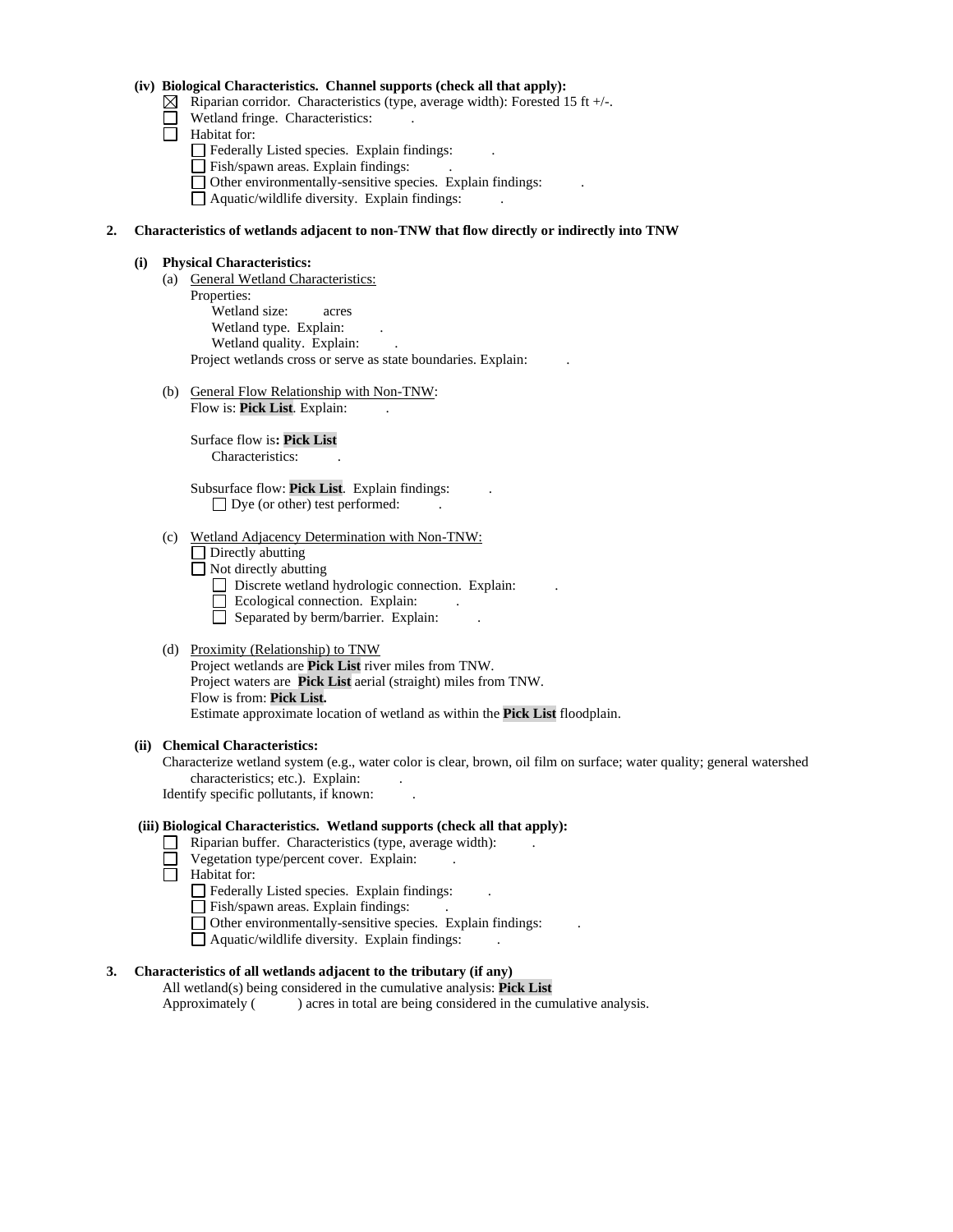For each wetland, specify the following:

Directly abuts? (Y/N) Size (in acres) Directly abuts? (Y/N) Size (in acres)

Summarize overall biological, chemical and physical functions being performed: .

### **C. SIGNIFICANT NEXUS DETERMINATION**

**A significant nexus analysis will assess the flow characteristics and functions of the tributary itself and the functions performed by any wetlands adjacent to the tributary to determine if they significantly affect the chemical, physical, and biological integrity of a TNW. For each of the following situations, a significant nexus exists if the tributary, in combination with all of its adjacent wetlands, has more than a speculative or insubstantial effect on the chemical, physical and/or biological integrity of a TNW. Considerations when evaluating significant nexus include, but are not limited to the volume, duration, and frequency of the flow of water in the tributary and its proximity to a TNW, and the functions performed by the tributary and all its adjacent wetlands. It is not appropriate to determine significant nexus based solely on any specific threshold of distance (e.g. between a tributary and its adjacent wetland or between a tributary and the TNW). Similarly, the fact an adjacent wetland lies within or outside of a floodplain is not solely determinative of significant nexus.**

**Draw connections between the features documented and the effects on the TNW, as identified in the** *Rapanos* **Guidance and discussed in the Instructional Guidebook. Factors to consider include, for example:**

- Does the tributary, in combination with its adjacent wetlands (if any), have the capacity to carry pollutants or flood waters to TNWs, or to reduce the amount of pollutants or flood waters reaching a TNW?
- Does the tributary, in combination with its adjacent wetlands (if any), provide habitat and lifecycle support functions for fish and other species, such as feeding, nesting, spawning, or rearing young for species that are present in the TNW?
- Does the tributary, in combination with its adjacent wetlands (if any), have the capacity to transfer nutrients and organic carbon that support downstream foodwebs?
- Does the tributary, in combination with its adjacent wetlands (if any), have other relationships to the physical, chemical, or biological integrity of the TNW?

#### **Note: the above list of considerations is not inclusive and other functions observed or known to occur should be documented below:**

**1. Significant nexus findings for non-RPW that has no adjacent wetlands and flows directly or indirectly into TNWs.** Explain findings of presence or absence of significant nexus below, based on the tributary itself, then go to Section III.D:

Proximity: EPH-1is a 115 linear foot non-RPW that carries runoff and seves as a direct connection between the floodplain and the Harpeth River.

Relevant Reach Function: EPH-1 provides for foraging, breeding, and refugia during high flow events for aquatic life present in the TNW. Gravel and sediment that travel down EPH-1 from the surrounding floodplain form gravel bars through deposition which directly provides habitat for breeding, provides protection/refugia, and provides increased opportunity for aquatic life to access floodplain for food and nutrients.

Determination: We have concluded from our analysis that this non-RPW's (EPH-1) functions significantly affect the chemical, physical, and biological integrity of a TNW. We conclude that a significant nexus does exist between EPH-1 and the Harpeth River.

**2. Significant nexus findings for non-RPW and its adjacent wetlands, where the non-RPW flows directly or indirectly into TNWs.** Explain findings of presence or absence of significant nexus below, based on the tributary in combination with all of its adjacent wetlands, then go to Section III.D:

Proximity: EPH-2 is a 167 linear foot non-RPW that drains the adjacent 1.47 acres wetland (WTL-2) directly into a TNW (Harpeth River). EPH-2 serves as a direct connection between the floodplain and the Harpeth River.

Relevant Reach Function: EPH-2 provides for foraging, breeding, and refugia during high flow events for aquatic life present in the TNW. Gravel and sediment that travel down EPH-2 from WTL-2 and the surrounding floodplain form gravel bars through deposition which provides habitat for breeding, provides protection/refugia, and provides increased opportunity for aquatic life to access floodplain for food and nutrients.

Determination: We have concluded from our analysis that this non-RPW's (EPH-2) functions significantly affect the chemical, physical, and biological integrity of a TNW. We conclude that a significant nexus does exist between EPH-2 and the Harpeth River.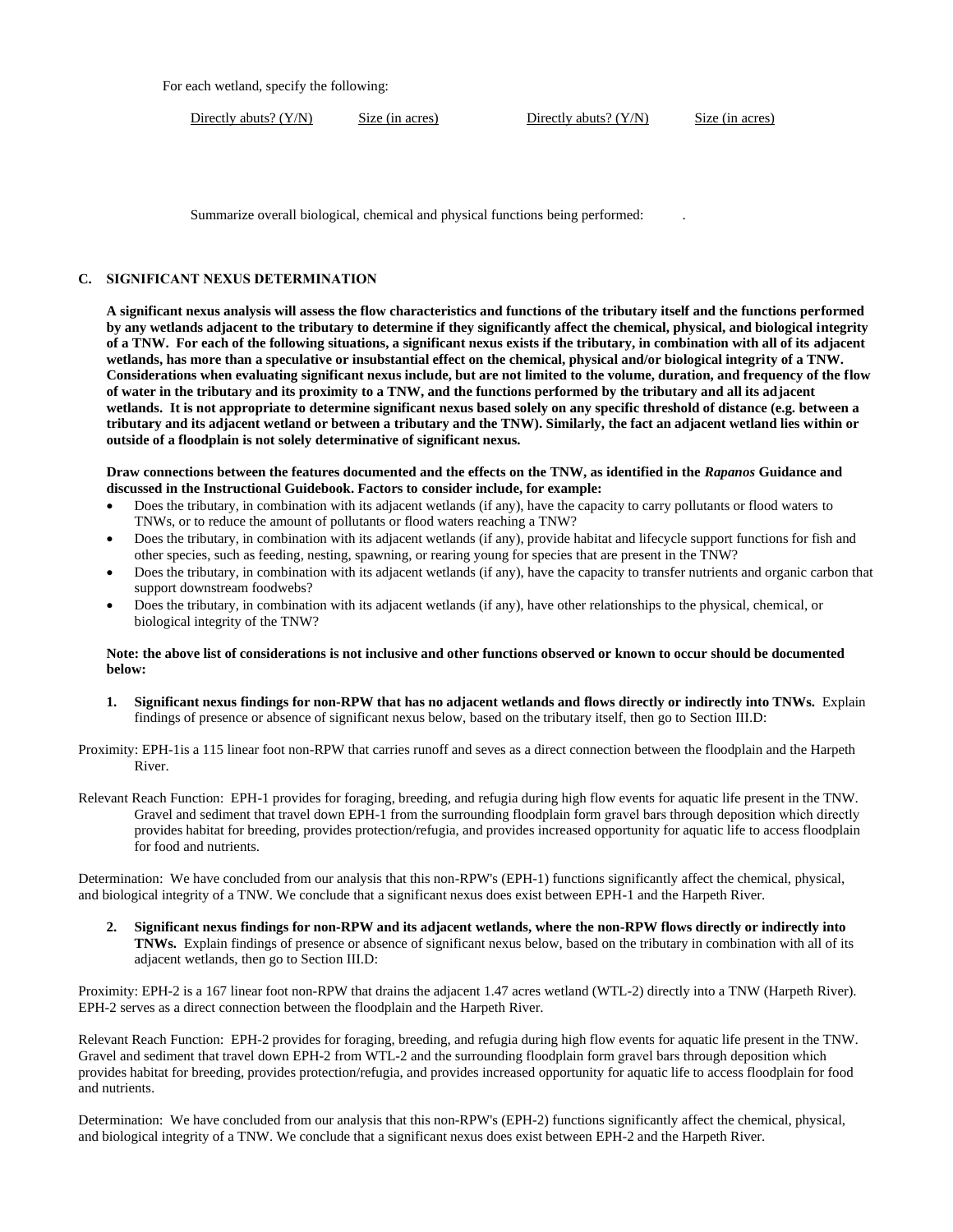**3. Significant nexus findings for wetlands adjacent to an RPW but that do not directly abut the RPW.** Explain findings of presence or absence of significant nexus below, based on the tributary in combination with all of its adjacent wetlands, then go to Section III.D:

# **D. DETERMINATIONS OF JURISDICTIONAL FINDINGS. THE SUBJECT WATERS/WETLANDS ARE (CHECK ALL THAT APPLY):**

- **1. TNWs and Adjacent Wetlands.** Check all that apply and provide size estimates in review area:  $\boxtimes$  TNWs: 9,781 linear feet width (ft), Or, acres.  $\boxtimes$  Wetlands adjacent to TNWs: 1.47 acres.
- **2. RPWs that flow directly or indirectly into TNWs.**
	- Tributaries of TNWs where tributaries typically flow year-round are jurisdictional. Provide data and rationale indicating that tributary is perennial: .
	- $\Box$  Tributaries of TNW where tributaries have continuous flow "seasonally" (e.g., typically three months each year) are jurisdictional. Data supporting this conclusion is provided at Section III.B. Provide rationale indicating that tributary flows seasonally:

|  | Provide estimates for jurisdictional waters in the review area (check all that apply): |  |  |  |
|--|----------------------------------------------------------------------------------------|--|--|--|
|  |                                                                                        |  |  |  |

Tributary waters: linear feet width (ft).

Other non-wetland waters: acres.

Identify type(s) of waters: .

## **3. Non-RPWs<sup>8</sup> that flow directly or indirectly into TNWs.**

Waterbody that is not a TNW or an RPW, but flows directly or indirectly into a TNW, and it has a significant nexus with a TNW is jurisdictional. Data supporting this conclusion is provided at Section III.C.

Provide estimates for jurisdictional waters within the review area (check all that apply):

 $\boxtimes$  Tributary waters: 282 linear feet width (ft).

□ Other non-wetland waters: acres.

Identify type(s) of waters: **.**

**4. Wetlands directly abutting an RPW that flow directly or indirectly into TNWs.**

Wetlands directly abut RPW and thus are jurisdictional as adjacent wetlands.

Wetlands directly abutting an RPW where tributaries typically flow year-round. Provide data and rationale indicating that tributary is perennial in Section III.D.2, above. Provide rationale indicating that wetland is directly abutting an RPW: **.**

Wetlands directly abutting an RPW where tributaries typically flow "seasonally." Provide data indicating that tributary is seasonal in Section III.B and rationale in Section III.D.2, above. Provide rationale indicating that wetland is directly abutting an RPW: .

Provide acreage estimates for jurisdictional wetlands in the review area: acres.

#### **5. Wetlands adjacent to but not directly abutting an RPW that flow directly or indirectly into TNWs.**

 $\Box$  Wetlands that do not directly abut an RPW, but when considered in combination with the tributary to which they are adjacent and with similarly situated adjacent wetlands, have a significant nexus with a TNW are jurisidictional. Data supporting this conclusion is provided at Section III.C.

Provide acreage estimates for jurisdictional wetlands in the review area: acres.

- **6. Wetlands adjacent to non-RPWs that flow directly or indirectly into TNWs.**
	- Wetlands adjacent to such waters, and have when considered in combination with the tributary to which they are adjacent and  $\mathcal{L}$ with similarly situated adjacent wetlands, have a significant nexus with a TNW are jurisdictional. Data supporting this conclusion is provided at Section III.C.

Provide estimates for jurisdictional wetlands in the review area: acres.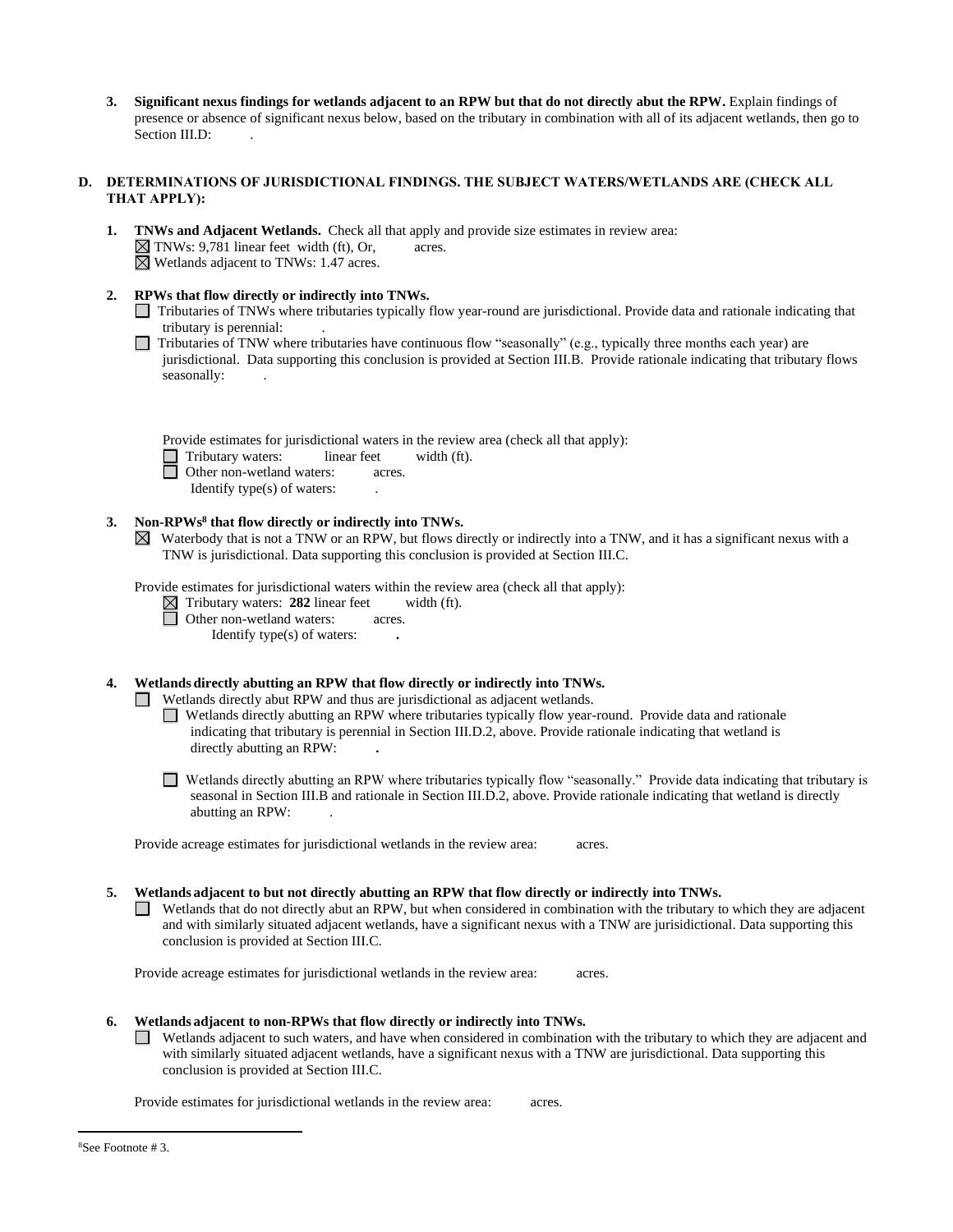|    | Impoundments of jurisdictional waters. <sup>9</sup><br>7.<br>As a general rule, the impoundment of a jurisdictional tributary remains jurisdictional.<br>Demonstrate that impoundment was created from "waters of the U.S.," or<br>Demonstrate that water meets the criteria for one of the categories presented above $(1-6)$ , or<br>Demonstrate that water is isolated with a nexus to commerce (see E below).                                                                                                                                                                                                                                                                                                                                                                                                                                                                                                                                                                                                                                                                                                                                                                                                                                                                                                                                                                                                                                                                                                                                                                                              |
|----|----------------------------------------------------------------------------------------------------------------------------------------------------------------------------------------------------------------------------------------------------------------------------------------------------------------------------------------------------------------------------------------------------------------------------------------------------------------------------------------------------------------------------------------------------------------------------------------------------------------------------------------------------------------------------------------------------------------------------------------------------------------------------------------------------------------------------------------------------------------------------------------------------------------------------------------------------------------------------------------------------------------------------------------------------------------------------------------------------------------------------------------------------------------------------------------------------------------------------------------------------------------------------------------------------------------------------------------------------------------------------------------------------------------------------------------------------------------------------------------------------------------------------------------------------------------------------------------------------------------|
| E. | ISOLATED [INTERSTATE OR INTRA-STATE] WATERS, INCLUDING ISOLATED WETLANDS, THE USE,<br>DEGRADATION OR DESTRUCTION OF WHICH COULD AFFECT INTERSTATE COMMERCE, INCLUDING ANY<br>SUCH WATERS (CHECK ALL THAT APPLY): <sup>10</sup><br>which are or could be used by interstate or foreign travelers for recreational or other purposes.<br>from which fish or shellfish are or could be taken and sold in interstate or foreign commerce.<br>which are or could be used for industrial purposes by industries in interstate commerce.<br>Interstate isolated waters. Explain:<br>Other factors. Explain:                                                                                                                                                                                                                                                                                                                                                                                                                                                                                                                                                                                                                                                                                                                                                                                                                                                                                                                                                                                                           |
|    | Identify water body and summarize rationale supporting determination:                                                                                                                                                                                                                                                                                                                                                                                                                                                                                                                                                                                                                                                                                                                                                                                                                                                                                                                                                                                                                                                                                                                                                                                                                                                                                                                                                                                                                                                                                                                                          |
|    | Provide estimates for jurisdictional waters in the review area (check all that apply):<br>Tributary waters:<br>linear feet<br>width (ft).<br>Other non-wetland waters:<br>acres.<br>Identify type(s) of waters:<br>$\Box$ Wetlands:<br>acres.                                                                                                                                                                                                                                                                                                                                                                                                                                                                                                                                                                                                                                                                                                                                                                                                                                                                                                                                                                                                                                                                                                                                                                                                                                                                                                                                                                  |
| F. | NON-JURISDICTIONAL WATERS, INCLUDING WETLANDS (CHECK ALL THAT APPLY):<br>If potential wetlands were assessed within the review area, these areas did not meet the criteria in the 1987 Corps of Engineers<br>Wetland Delineation Manual and/or appropriate Regional Supplements.<br>$\boxtimes$ Review area included isolated waters with no substantial nexus to interstate (or foreign) commerce.<br>Prior to the Jan 2001 Supreme Court decision in "SWANCC," the review area would have been regulated based solely on the<br>⊠<br>"Migratory Bird Rule" (MBR).<br>Waters do not meet the "Significant Nexus" standard, where such a finding is required for jurisdiction. Explain:<br>⊠<br>Other: (explain, if not covered above): Wetland 1 (WET-1) is a 0.17 acre isolated feature formed when Interstate 65 was built.<br>I-65 runs along the western border of this wetland; there is a road on the east side and the elevation is higher on the downstream side<br>- this cuts this wetland off from any connection to the Harpeth River. Wet-1 does not drain directly or indirectly into any waters of<br>the U.S. and does not support a link to interstate or foreign commerce because it is not known to be used by interstate or foreign<br>travelers for recreation or other purposes; does not produce fish or shellfish that could be taken and sold in interstate or foreign<br>commerce and is not known to be used for industrial purposes by industries in interstate commerce. The USACE has determined<br>that Wet-1 is isolated and not jurisdictional under Section 404 of the CWA. |
|    | Provide acreage estimates for non-jurisdictional waters in the review area, where the sole potential basis of jurisdiction is the MBR<br>factors (i.e., presence of migratory birds, presence of endangered species, use of water for irrigated agriculture), using best professional<br>judgment (check all that apply):<br>linear feet<br>Non-wetland waters (i.e., rivers, streams):<br>width (ft).<br>Lakes/ponds:<br>acres.<br>Other non-wetland waters:<br>acres. List type of aquatic resource:<br>Wetlands:<br>acres.                                                                                                                                                                                                                                                                                                                                                                                                                                                                                                                                                                                                                                                                                                                                                                                                                                                                                                                                                                                                                                                                                  |
|    | Provide acreage estimates for non-jurisdictional waters in the review area that do not meet the "Significant Nexus" standard, where such<br>a finding is required for jurisdiction (check all that apply):<br>width (ft).<br>Non-wetland waters (i.e., rivers, streams):<br>linear feet,<br>Lakes/ponds:<br>acres.<br>Other non-wetland waters:<br>acres. List type of aquatic resource:<br>Wetlands:<br>acres.                                                                                                                                                                                                                                                                                                                                                                                                                                                                                                                                                                                                                                                                                                                                                                                                                                                                                                                                                                                                                                                                                                                                                                                                |
|    | <b>SECTION IV: DATA SOURCES.</b>                                                                                                                                                                                                                                                                                                                                                                                                                                                                                                                                                                                                                                                                                                                                                                                                                                                                                                                                                                                                                                                                                                                                                                                                                                                                                                                                                                                                                                                                                                                                                                               |

 $9^9$  To complete the analysis refer to the key in Section III.D.6 of the Instructional Guidebook.

**<sup>10</sup> Prior to asserting or declining CWA jurisdiction based solely on this category, Corps Districts will elevate the action to Corps and EPA HQ for review consistent with the process described in the Corps/EPA** *Memorandum Regarding CWA Act Jurisdiction Following Rapanos.*